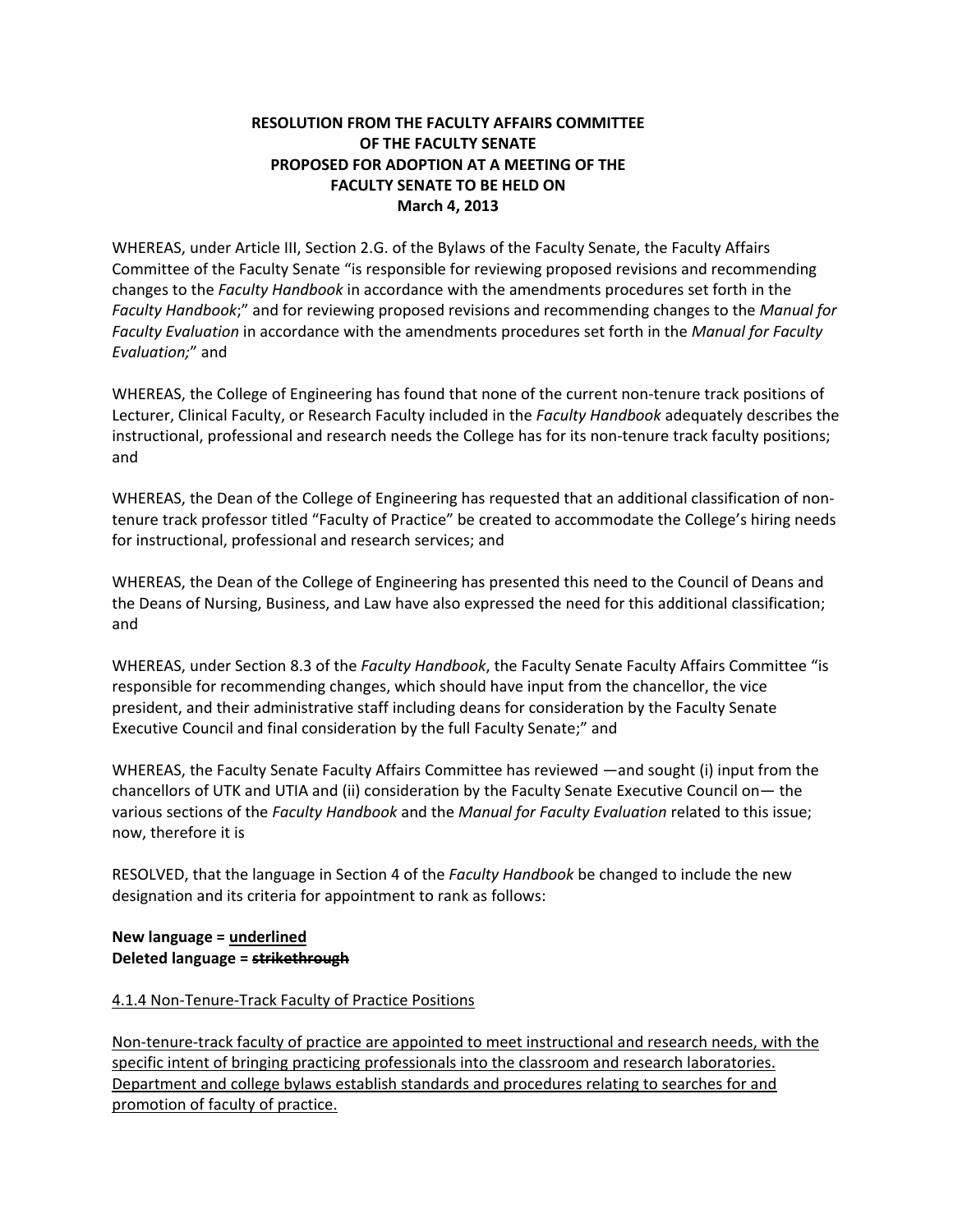All non-tenure-track faculty of practice appointments will be made for a definite term of up to five years.

The following ranks or titles may be assigned to non-tenure-track faculty of practice: assistant professor of practice, associate professor of practice, professor of practice.

### 4.2.4 Non‐Tenure‐Track Faculty of Practice

Non-tenure-track faculty of practice are appointed to meet instructional and research needs, with the specific intent of bringing practicing professionals into the classroom and research laboratories. Department and college bylaws establish standards and procedures relating to searches for and promotion of faculty of practice. All non‐tenure‐track faculty of practice appointments will be made for a definite term of up to five years. The following ranks or titles may be assigned to non-tenure-track faculty of practice: instructor of practice, assistant professor of practice, associate professor of practice, professor of practice.

Instructor of Practice: This rank is for those who have completed a degree appropriate to the field or who are licensed or certified to practice the profession where appropriate. Individuals holding such positions demonstrate an ability to teach students in the practice of the profession.

Assistant Professor of Practice: This rank is for those who have completed a doctoral degree or terminal degree appropriate to the field or who are licensed or certified to practice the profession where appropriate. Individuals holding such positions demonstrate an ability to teach and/or conduct research based on their experience and practice in the profession.

Associate Professor of Practice: This rank is for those who have completed a doctoral degree or a terminal degree appropriate to the field or who are licensed or certified to practice the profession where appropriate. Individuals holding such positions have demonstrated practice in the profession and teaching and/or research abilities consistent with those for appointment at the rank of associate professor. A departmentally designated group of faculty will review and evaluate promotions to this rank in accordance with departmental and college bylaws.

Professor of Practice: This rank is for those who have completed a doctoral degree or a terminal degree appropriate to the field or who are licensed or certified to practice the profession where appropriate. Individuals holding such positions have demonstrated practice in the profession and teaching or research accomplishments consistent with those for appointment at the rank of professor. A departmentally designated group of faculty will review and evaluate promotions to this rank in accordance with departmental and college bylaws.

#### 4.2.45 Adjunct Faculty

#### 4.2.56 Visiting Faculty

#### 4.2.67 Joint Faculty Appointments

#### 4.3 Evaluation

As is the case for tenured and tenure-track faculty, the performance of all non-tenure-track faculty members will be evaluated annually, with a written record of the evaluation maintained in departmental